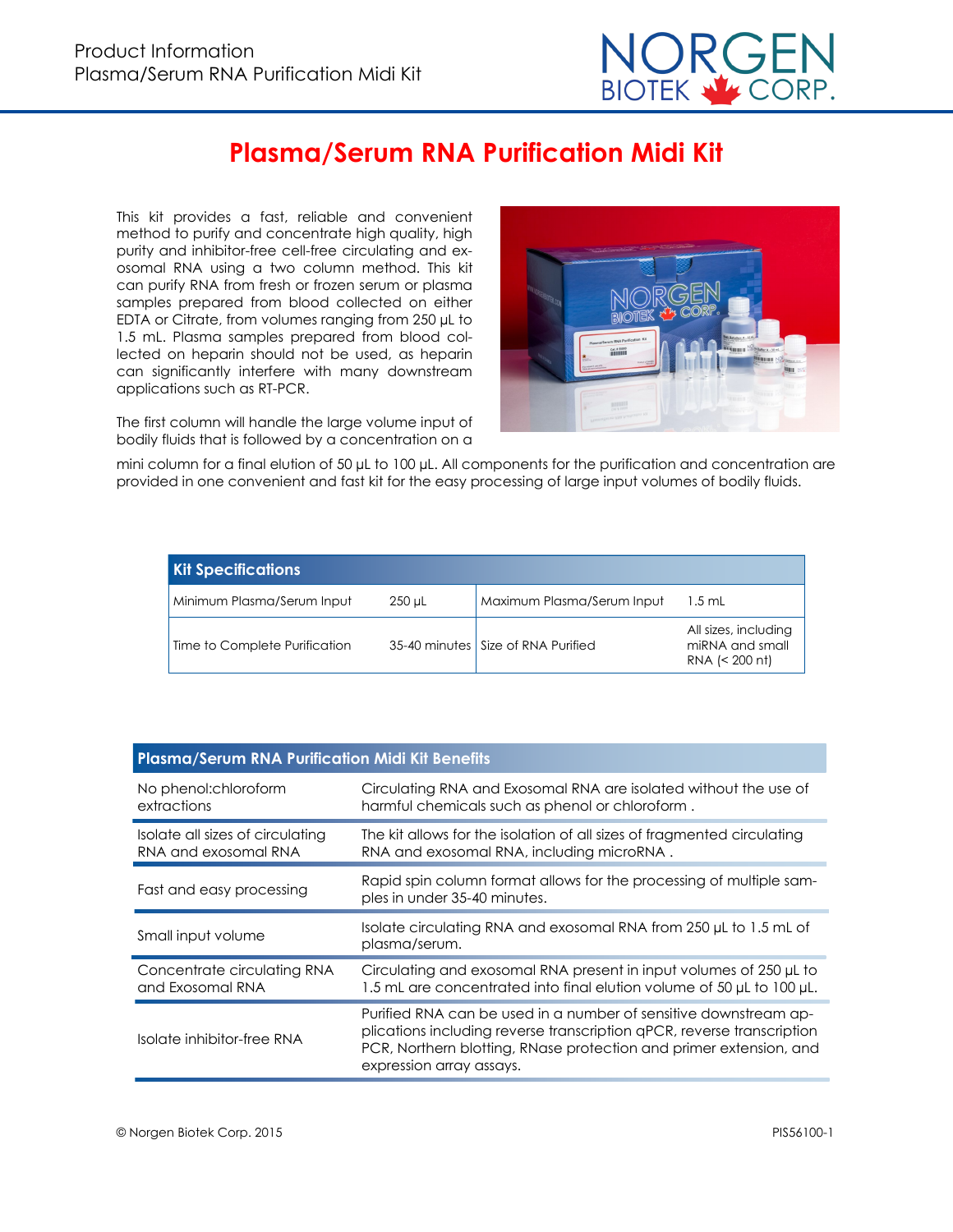







**Figure 1. Purification of cell-free circulating RNA and exosomal RNA from different plasma volumes**. Norgen's Plasma/Serum RNA Purification Midi Kit (Cat# 56100) was used to purify cell-free circulating and exosomal RNA from 0.25 mL, 0.75 mL and 1.5 mL plasma prepared from blood collected on citrate as an anticoagulant. Two microlitres of the purified RNA was then used as the template in RT-qPCR reactions to assess the amplification of the (A) housekeeping 5S rRNA transcript and (B) miR-21. The average Ct value for both the 5S rRNA transcript and the miR-21 is linearly decreasing with increasing the sample input volume.



**Figure 2. Linearity of RNA purified from increasing plasma volumes using Norgen's Plasma/Serum RNA Puri**fication Midi Kit. Norgen's Plasma/Serum RNA Purification Midi Kit (Cat# 56100) was used to purify RNA from 0.25 mL, 0.7 mL and 1.5 mL plasma prepared from blood collected on citrate as an anticoagulant. Two microlitres of the purified RNA was then used as the template in RT-qPCR reactions to assess the linearity of the housekeeping (A) 5S rRNA transcript and (B) miR-21 from the different plasma volumes. Norgen's Plasma/Serum RNA Purification Midi Kit was able to recover 97% of both the 5S rRNA transcript and the miR -21 transcript from 0.75 mL plasma relative to the amount that is present in 0.35 mL plasma. Moreover, 95% of the 5S rRNA transcript and the miR-21 was recovered from 1.5 mL plasma relative to the amount that is present in 0.75 mL plasma.